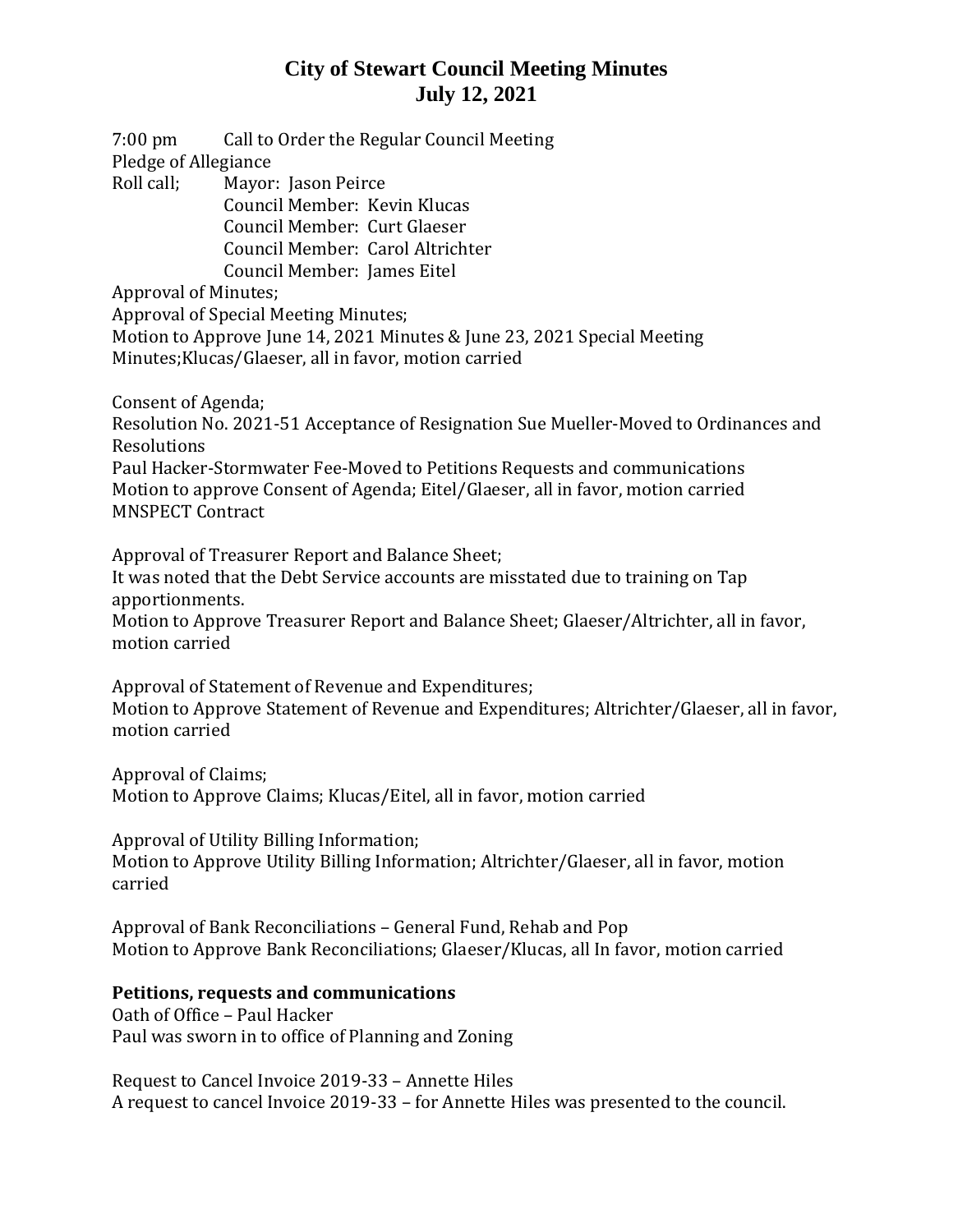The Council stated that the invoice was for half of the fee for Arbitration. The contractor responsible for the other half has already paid his invoice therefore Ms Hiles is responsible for her invoice.

Motion to Deny request; Klucas/Eitel; all in favor, motion carried

Information regarding Tax Forfeited Land

The council was presented with information as to the dos' and don'ts' of placing 3 tax forfeited parcels back on the tax rolls. They can retain ownership of these parcels to be used for public use or they can deed these parcels back to the county with an assessment for the investment that the city has into these parcels.

The council has tabled this until next month to determine the value of the investment to be certified as an assessment.

## Paul Hacker – Stormwater Fee

Mr. Hacker expressed his concern with how the Stormwater fee was determined indicating there appears to be a miscalculation. The council addressed the issue and informed Mr Hacker that this will be reviewed and will inform him of the resolution.

#### Curt Glaeser - MNSPECT Contract

Council member Glaeser requested to enact the 90 Day out clause in regards to the MNSPECT Contract, Discussion was had regarding verbal complaints received from the public. There have not been any written complaints received by city staff. Mayor Peirce stated that he had a personal involvement. MNSPECT was not present at this meeting. Council member Eitel and Council member Glaeser stated that the final inspections on their projects were not completed. Neither indicated they had called for the final inspection. Council members Altrichter, Klucas and Mayor Peirce stated that it would be fair to allow MNSPECT time to respond to the concerns presented at the June council meeting.

Motion to Approve "90 Day Out Clause"; Glaeser/Eitel, voting 3-2, motion carries. Members polled, Peirce-yea, Altrichter-ney, Eitel-yea, Klucas-ney, Glaeser-yea

## **Ordinances and Resolutions;**

Resolution No. 2021-46 – Approval of Increase of Cemetery Fee The cemetery fee is increased by \$100.00 from \$200.00 to \$300.00 per single lot Motion to Approve Resolution No. 2021-46;Altrichter/Eitel, all in favor, motion carried Members polled, Peirce-yea, Altrichter-yea, Eitel-yea, Klucas-yea, Glaeser-yea

Resolution No. 2021-49 – Acceptance of Bid for the Sanitary Sewer Discharge Project The low Bidder was Juul Contracting Company with a bid of \$69,520.00 Motion to Approve Resolution No. 2021-49 – Altrichter/Glaeser, all in favor, motion carried

Members polled, Peirce-yea, Altrichter-yea, Eitel-yea, Klucas-yea, Glaeser-yea

Resolution No. 2021-50 – Approval of Purchase of Tablet Resolution No. 2021-50 was tabled to gather more information regarding the cost of internet.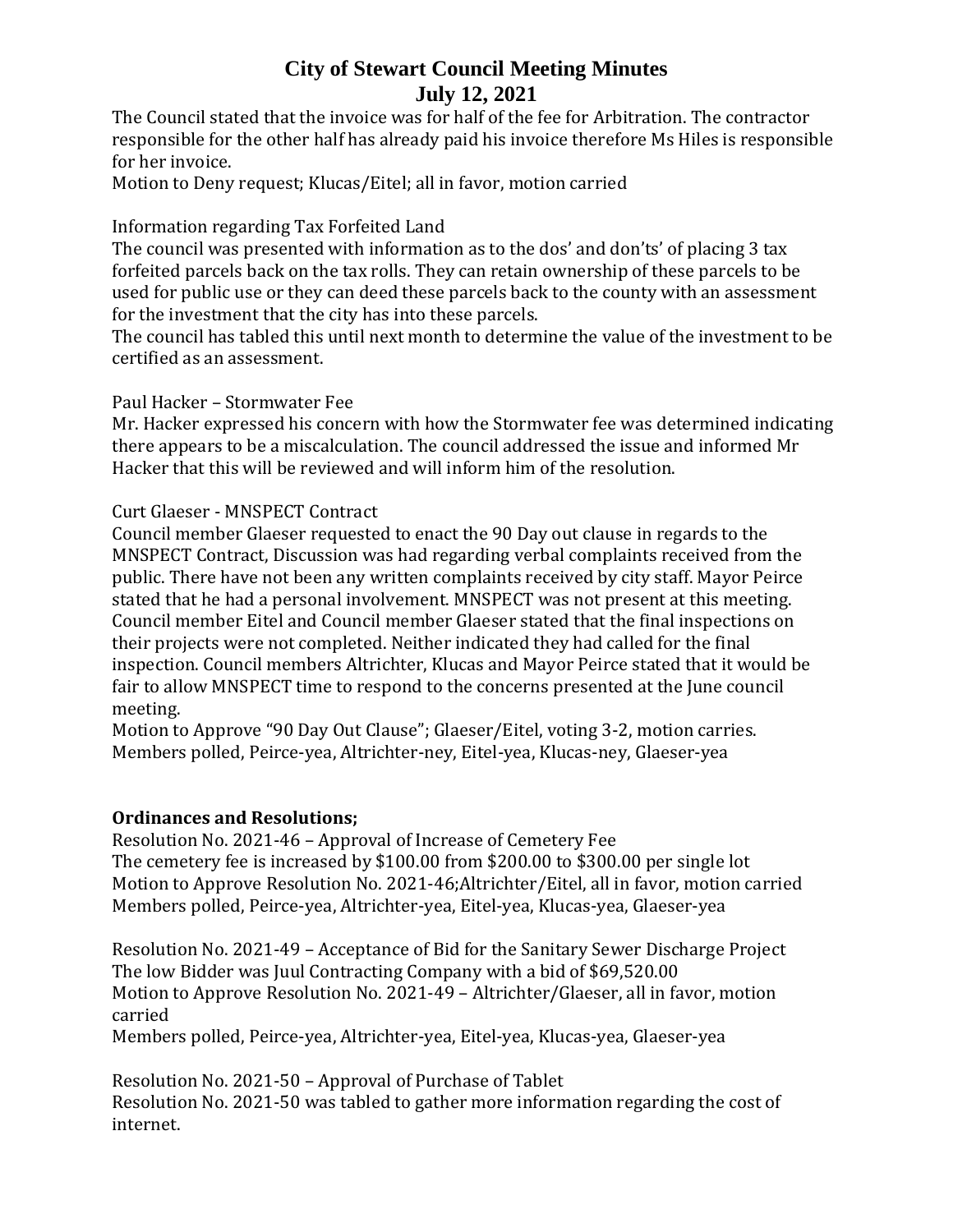Resolution No. 2021-51 – Acceptance of Resignation Sue Mueller City Clerk to post for the position for 2 weeks Motion to Approve Resolution No. 2021-51; Klucas/Altrichter, all in favor, motion carried Members polled, Peirce-yea, Altrichter-yea, Eitel-yea, Klucas-yea, Glaeser-yea

Motion to Approve rehire of Barbara Eitel at a Grade 2 Step 3, Klucas/Altrichter, all in favor, motion carried Members polled, Peirce-yea, Altrichter-yea, Eitel-abstain, Klucas-yea, Glaeser-yea

## **Reports of Officers, Boards and Committees;**

- 1. Police Department Report There was no Police Report as of meeting night
- 2. Emergency Services Report
	- A. Fire Department

Motion to Approve Fire Department Report; Eitel/Glaeser, all in favor, motion carried.

Resolution No. 2021-48 – Approval of Partial Street Closure for National Night Out

Motion to Approve Resolution No. 2021-48; Glaeser/Altrichter, all in favor, motion carried

Members polled, Peirce-yea, Altrichter-yea, Eitel-yea, Klucas-yea, Glaeser-yea

B. EMR Department

Motion to Approve EMR Report; Glaeser/Eitel, all in favor, motion carried

Resolution No. 2021-47 – Approval of Donation from McLeod County Public Health

Motion to Approve Resolution No. 2021-47, Altrichter/Glaeser, all in favor, motion carried.

Members polled, Peirce-yea, Altrichter-yea, Eitel-yea, Klucas-yea, Glaeser-yea

 Resolution No. 2021-37 – Resolution to Approve Resignation of Adam Stegman Motion to Approve Resolution No. 2021-37; Eitel/Altrichter, all in favor, motion carried.

Members polled, Peirce-yea, Altrichter-yea, Eitel-yea, Klucas-yea, Glaeser-yea

3. Maintenance - Water/Waste Water Report Motion to Approve Maintenance – Water/Waste Water Report; Glaeser/Eitel, all in favor, motion carried.

Resolution No. 2021-45 – Approval of Request for Vacation Payout. Motion to Approve Resolution No. 2021-45; Klucas/Glaeser, all in faovr, motion carried

Members polled, Peirce-yea, Altrichter-yea, Eitel-yea, Klucas-yea, Glaeser-yea